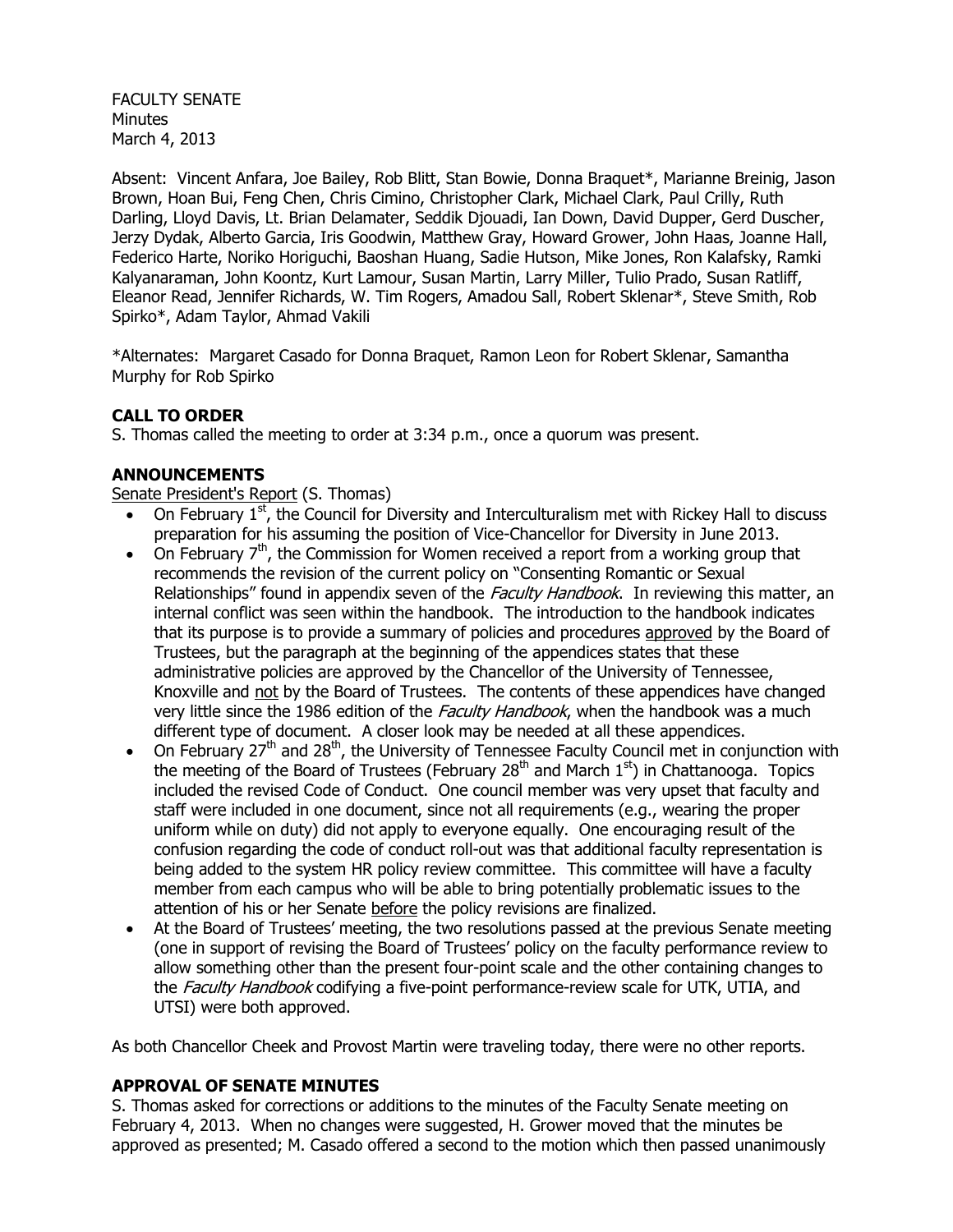by voice vote.

### **MINIUTES OF THE GRADUATE COUNCIL AND UNDERGRADUATE COUNCIL**

Graduate Council (R. Brockett)

R. Brockett summarized the minutes of the Graduate Council meeting of January 31, 2013.

- A dual (domestic and international) doctoral degree policy was approved.
- A semester credit hour definition was approved.
- An exception was made for the 5-year BA-MPPA dual degree program, so that 9 credit hours may be used to meet degree requirements for both programs.
- Approval was given to 14 recommendations for faculty to direct dissertations.

S. Thomas, noting that the motion to approve these minutes did not require a second, called for a voice vote. The motion to approve the minutes passed unanimously.

#### Undergraduate Council (M. Theriot)

M. Theriot summarized the minutes of two meetings of the Undergraduate Council.

- January 29, 2013
	- o UTRACK milestones were approved.
	- o A semester credit hour definition was approved.
	- $\circ$  Several policies were approved associated with UTrack, academic probation, milestones, transfer/admissions, grade transfers, and American Sign Language.
- $\bullet$  February 26, 2013
	- $\circ$  A revised procedure for reviewing undergraduate courses not taught in four or more years was approved.
	- o Various references to correspondence courses were removed.

S. Thomas, noting that the motion to approve these minutes did not require a second, called for a voice vote. The motion to approve both sets of minutes passed unanimously.

# **PREVIOUS BUSINESS**

#### Employee Code of Conduct (S. Thomas)

S. Thomas called for discussion, postponed from the February meeting, of the report from the Faculty Affairs Committee on the Code of Conduct. In response to a question, Thomas stated that the choice of the next step or steps would be based on this discussion.

After much reviewing of the basic problems (e.g., that this policy was revised and made effective months ago without significant input from faculty; that there are concerns that some aspects of the policy may not be in line with the Faculty Handbook or our rights and responsibilities under the academic freedom policy; that any additional changes will have to wait until the next revision of the policy), options were considered. T. Shepardson moved that the Faculty Affairs Committee prepare a resolution outlining the Senate's concerns with the method and content issues associated with the code of conduct and requesting faculty involvement in an immediate revision of the policy. M. Griffin provided a second. The motion passed by voice vote.

#### Resolution in Support of Benefits Equality (S. Milewski)

S. Milewski presented the Benefits and Professional Development Committee's draft response to the January 10 letter of Chancellors' Cheek and Arrington and to Chancellor Cheek's comments to the Senate on February 4, 2013, as requested at the February meeting. (See agenda attachment.) During discussion, it was noted that the committee would like to reframe the discussion, with more of a focus on benefits and less of a defense of domestic partnerships. Some suggestions were offered for minor modifications. By common consent, the matter was returned to the committee for those revisions.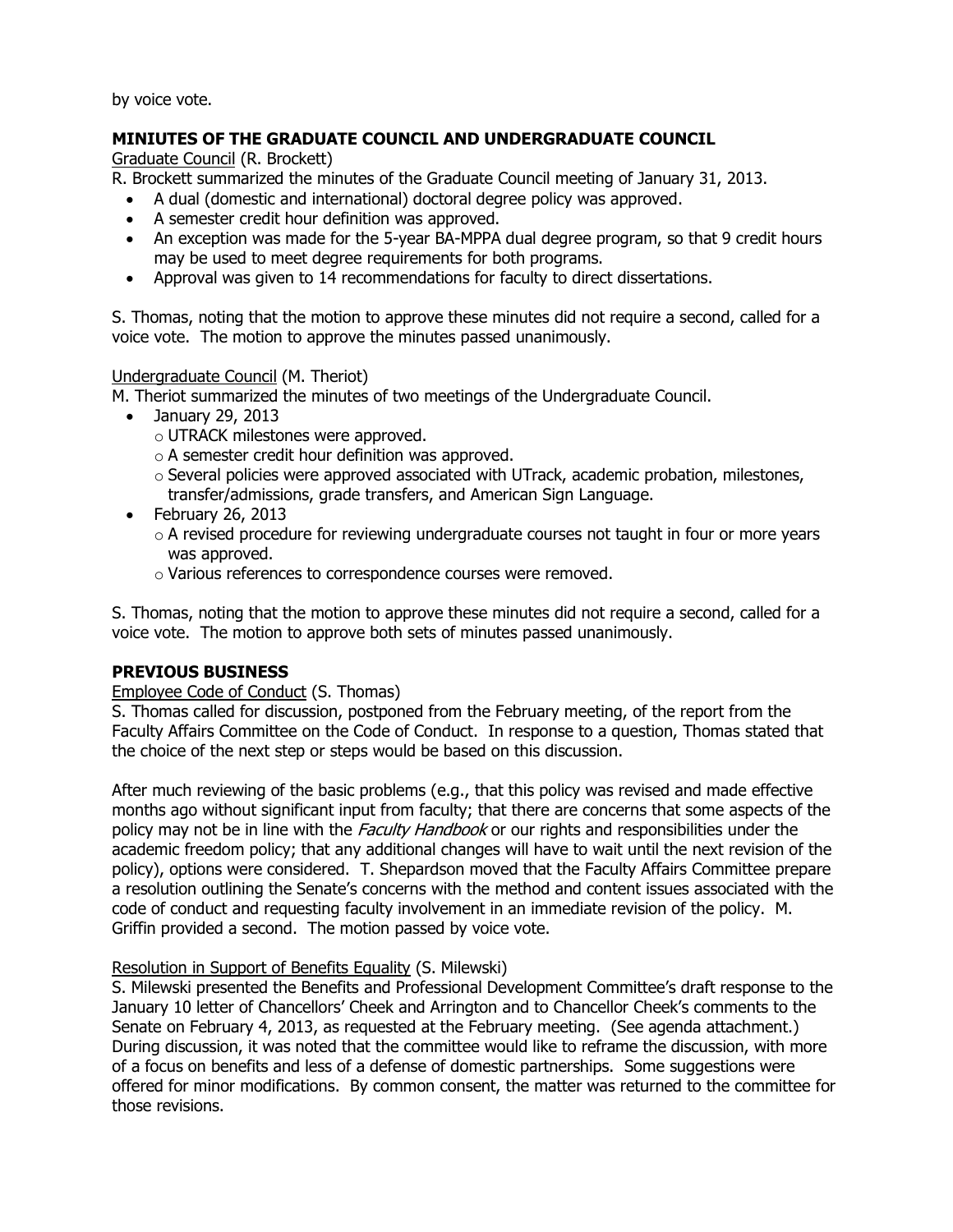### Elections Update (D. Golden)

D. Golden reported that the Committee on Nominations and Appointments, having been slightly delayed while awaiting the census of faculty members needed for the annual apportionment of Senate seats, was beginning its work. The addition of non-tenure-track teaching faculty to this census will increase the Senate by 22 members. The addition of these new seats will require the election of some Senators to one- or two-year terms, to divide representation of various caucuses as evenly as possible over the three classes.

### **NEW BUSINESS**

Action of the Executive Council on Behalf of the Senate (S. Thomas)

S. Thomas reported that the Executive Council had learned, on February  $18<sup>th</sup>$ , that the Office of General Counsel (OGC) had some concerns about parts of the resolution that had been passed by the Senate on February 4<sup>th</sup>. This resolution had recommended changes to the *Faculty Handbook* and the Manual for Faculty Evaluation to implement a five-point scale for performance evaluation of faculty. The OGC's review of the resolution found the portion describing changes to the Faculty Handbook to be in order, but some minor concerns were found with respect to the changes proposed for the *Manual for Faculty Evaluation*. Since the meeting of the Board of Trustees at which the resolution was to be considered would take place before the next meeting of the Senate, the Executive Council acted on behalf of the Senate to divide the resolution into two parts and allow the proposed handbook changes to proceed. Once the OGC has shared with the Faculty Affairs Committee the exact nature of the concerns with the proposed changes to the Manual for Faculty Evaluation, the Senate will reconsider those changes.

### Report of the Online Learning Taskforce (S. McMillan)

S. McMillan led a brief discussion of the Report of the Online Learning Taskforce, appraising the direction of online learning at UTK. The report considered a number of needs (of faculty or departments as well as students) and whether these needs (1) are being met by the existing resources; (2) require the expansion of existing resources; or (3) require the development of new resources. The report also recommended the hiring of a Director of Online Programs "to assist with prioritization and development of all services." McMillian reported that the taskforce had been reformed as the search committee for this position. Interviews for this position will be held in earlyto mid-March. As no action was necessary on the part of the Senate, S. Thomas noted that the report would be received as information.

# Faculty Affairs Committee Resolutions (P. Daves)

#### (a) New Non-Tenure-Track Faculty Classification

P. Daves presented a resolution from the Faculty Affairs Committee that proposed changes to the Faculty Handbook to define a new non-tenure-track faculty classification: Faculty of Practice. This classification had been requested by the Dean of the College of Engineering and supported by the Deans of Nursing, Business, and Law. Daves noted that the version of the resolution presented at this meeting contained one typographical error: the rank "instructor of practice" that was present in section 4.2.4 needed to be added to the list in section 4.1.4.

Since the motion to approve the resolution comes from a committee, S. Thomas noted that no second was needed. The motion passed by voice vote.

#### (b) Lecturer Promotion Guidelines

P. Daves presented a resolution from the Faculty Affairs Committee that proposed inserting a new section 4.4 (with various sub-sections) to the *Faculty Handbook* and a new Part VI to the *Manual for* Faculty Evaluation. Together these changes formally adopt a review process for lecturers seeking promotion to senior lecturer and for senior lecturers seeking promotion to distinguished lecturer. The process has been developed and revised during the two promotion cycles since the approval of the rank of senior lecturer by the Board of Trustees.